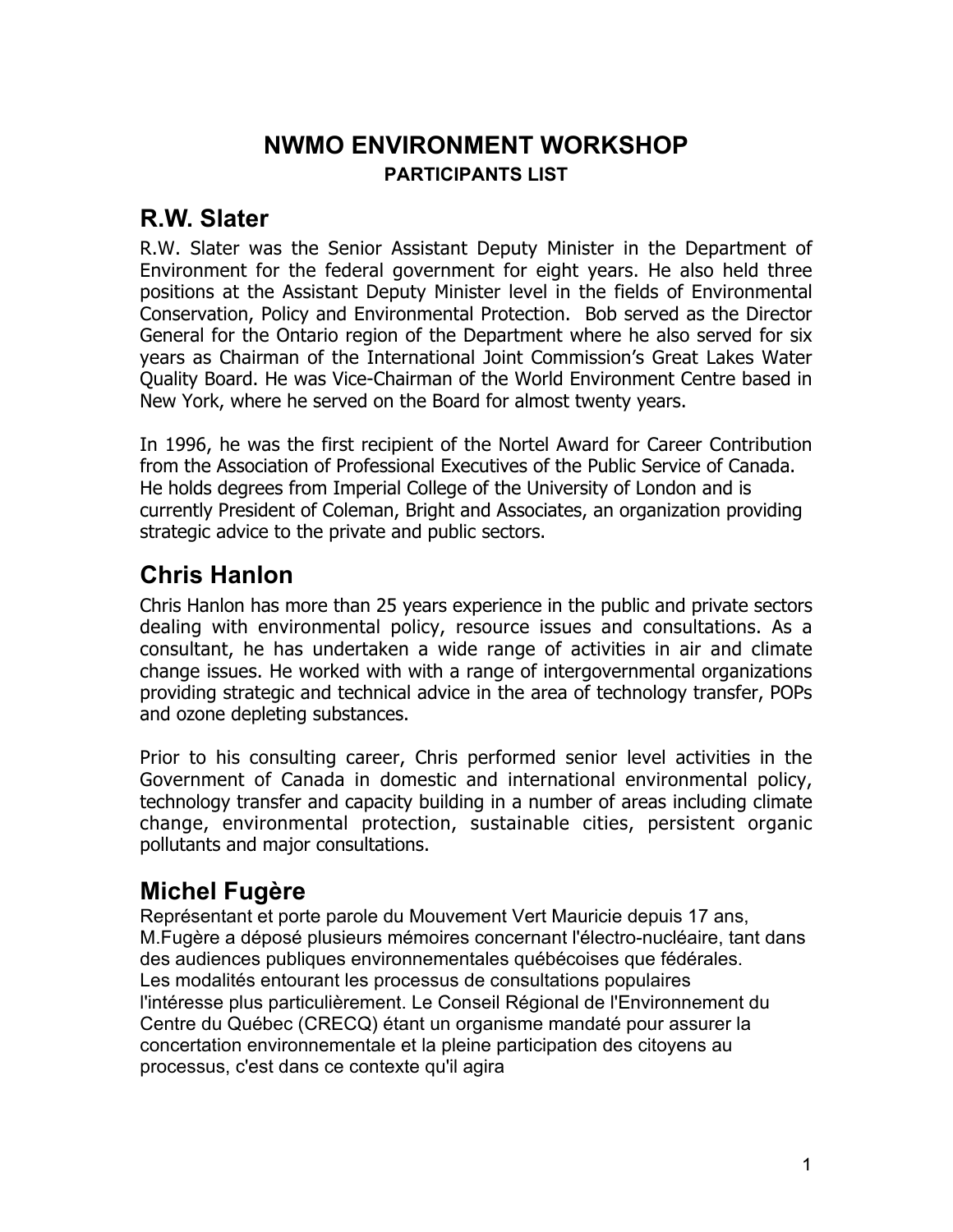en tant que représentant du CRECQ à cette première rencontre du NWMO.

## **Rick Findlay**

Rick Findlay is Director of Pollution Probe's Water Programme as well as Director of their Ottawa office. Rick is also responsible for a broad range of national, policy-based initiatives as part of Pollution Probe's Clean Air, Clean Water agenda, including several initiatives in the areas of environmental data and reporting, environmental guidelines and standards and regional environmental assessment.

In the past, Rick has been a key player on the climate change issue, in his position with the Global Air Issues Branch of Environment Canada. Rick was also Director of the Ontario Round Table on Environment and Economy, where he lead the creation one of Canada's first sustainable development strategies, for the Province of Ontario. His experience also includes being Canada's Niagara River Coordinator in the days of Love Canal, and he was a pioneer in waste recycling programs, one of which lead to the initiation of the "blue box" recycling system.

Rick has a degree in chemical engineering from Queen's University at Kingston, Ontario, Canada. Pollution Probe is a non-profit charitable organization that works with all sectors of society to protect health by promoting clean air and clean water. Pollution Probe was established in 1969.

# **Donald Lush, Ph.D.**

Don entered the consulting industry in 1973 after completing his Ph.D. on the study of movement of radio-labelled organic materials through groundwater and surface water systems. He has extensive experience in the evaluation of human activities on the natural environment. His experience ranges from domestic activities such as work with the Canadian Nuclear Safety Commission, OPG, etc. to international involvement including association with multilateral organizations (e.g.OECD, IEA), and in several countries including the US and Germany.:

## **Jagmohan S. Maini, O.C., Ph.D.**

Dr. Maini has recently returned to Canada after seven years with the United Nations in New York, where he served as the Coordinator and Head of the Secretariat to the UN Forum on Forests (UNFF). Prior to joining the UN, Jag Maini held the position of Assistant Deputy Minister, Policy, Canadian Forestry Service, Ottawa, Canada.

Dr. Maini has worked as a Research Scientist, Research Director and Policy Advisor on forests and on environment in the Government of Canada. He has served as Canada's Chief Negotiator on forests at UNCED, as well as many other intergovernmental fora. Dr. Maini is recognized world-wide for his contributions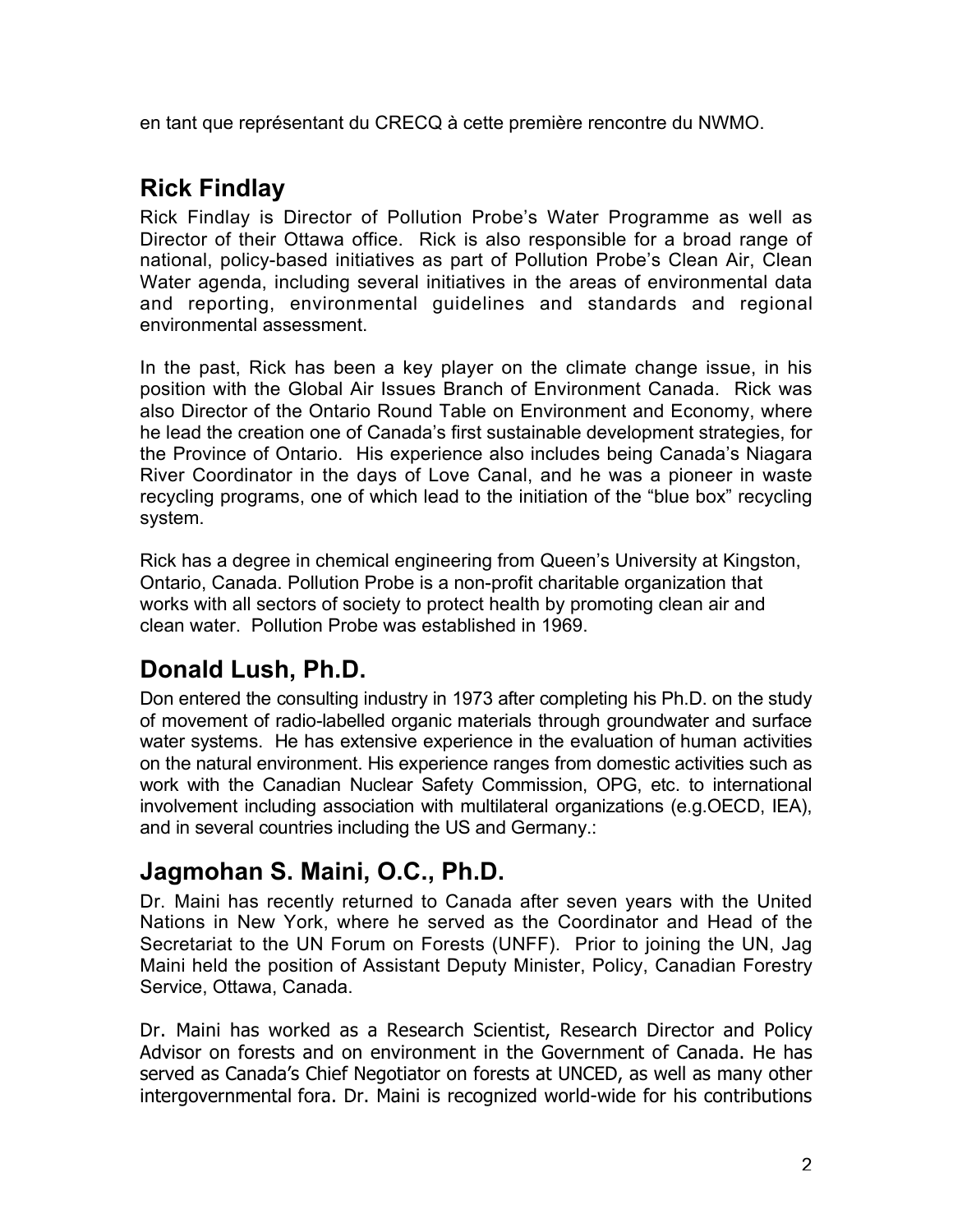towards shaping the global agenda on forests, including the "Forest Principles". Jag Maini has held many senior positions on national and international organizations including Chairman of the Commonwealth Forestry Association (1997-2001); Vice President, CFA (2001- ); Member, Advisory Board, International Society of Ecosystem Health; Member, Advisory Board, Ashoka Trust for Research in Ecology and the Environment and Member and Chairman, Board of Trustees, Centre for International Forest Research, Bogor, Indonesia (1998-2004).

Dr. Maini has received many national and international honours and recognitions, including appointment as: Officer of the Order of Canada (2000) – the highest honour accorded to a Canadian; the Officer of the Order of the Golden Arc by His Royal Highness Prince Bernhard of the Netherlands (2002); the Commander of the National Order of the Cross of the South by the President of Brazil (2002); and the Queen's Silver and Golden Jubilee Medals (1977, 2002). He is listed in Canada's "Who's Who".

# **Dougal R. McCreath, Ph.D, P.Eng, FEIC**

Dr. McCreath has over 35 years of worldwide experience in the practical solution of geotechnical engineering problems in civil and mining projects. Dr. McCreath's engineering experience includes consulting, teaching and research, and comprises detailed technical and managerial responsibility for large and small scale projects involving rock engineering, soil mechanics, hydrogeology, off-shore engineering and expert testimony. He is the author of over 50 technical publications, primarily in the field of rock engineering.

## **Robert Morrison**

Dr. Morrison is a senior research associate and an adjunct research professor at Carleton University. From 1980 to 1997, he was Director General of Uranium and Nuclear Energy at Natural Resources Canada (NRCan). Since 1997, he has consulted for NRCan, Ontario Power Generation, the Department of Foreign Affairs and International Trade and the Organisation for Economic Co-operation and Development. He has a degree in engineering physics from McGill University and a doctorate in experimental physics from the University of Paris

### **Mr. Brad Parker**

Brad Parker is a Senior Advisor at the International Joint Commission in Ottawa. He is responsible for energy related issues at the International Joint Commission. Mr. Parker has over 20 years experience in the assessment of environmental effects resulting from the construction and operations of uranium and nuclear facilities across Canada.

Mr. Parker was the Director of Project Assessment at the Canadian Environmental Assessment Agency before arriving at the International Joint Commission. At the Agency he was responsible for the management and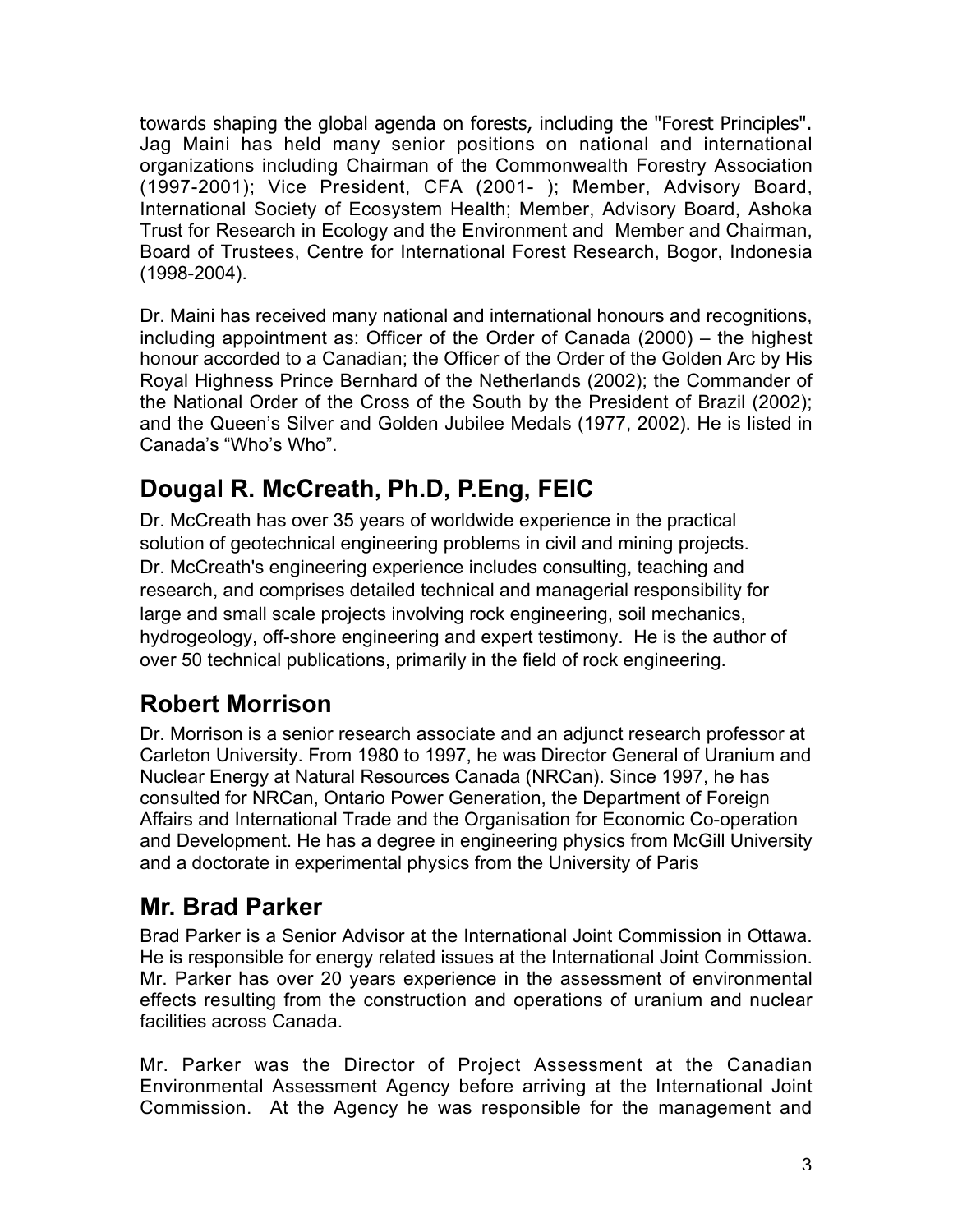coordination of several national programs to assess the environmental effects of projects including Class EAs, comprehensive studies and panel reviews. He has extensive experience working with the public, governments and project proponents in resolving environmental disputes.

# **John Roberts**

After a successful career in environmental consulting and five years in Noranda Inc.'s leading environmental organization, John joined Noranda Forest in 1993 as Vice-President, Environment (Noranda Forest changed its name to Nexfor Inc in 1999.) His responsibilities covered the company's forest management, lumber, panel products and pulp and paper businesses.

John has been involved in environmental issues for the entire forest sector through various industry associations. He was chair of the Environment Section of Canadian Pulp and Paper Association (now FPAC), past chair of the Air Quality, Environmental Assessment and Communication Sub-Committees. He has also served on association committees and task forces dealing with climate change, environmental management and public outreach. Internationally he has been an active participant in the World Business Council for Sustainable Development forest issues caucus, and in the International Forestry Round Table.

Since leaving Nexfor in 2002, he has been engaged in consulting and in the Fall of 2003 he became a Senior Consultant in the environmental practice of Stantec Inc. in Toronto.

### **Fred Roots**

Dr. Roots' personal and scientific life has ranged across wide mix of assignments touching on science and science-related public policy. He is currently Science Advisor Emeritus, Department of Environment, Ottawa. Recent activities specifically related to radioactive waste include:

1976-77. Secretary to the federal expert group chaired by Ken Hare created to look at the full range of possible options for disposal of wastes from CANDU power stations. The result of this was the Hare Report - proper title **"The Management of Canada's Nuclear Wastes"**, which recommended deep geological disposal and set the policy direction and concept that Canada has followed since. It led to the AECB policy documents R-71, R-72, and ultimately R-104.

1982: AECL, in developing a "concept" in response to the Hare Report, organized an in-depth workshop to look at all the technical and scientific aspects that would have to be dealt with from getting energy out of uranium to incorporating spent products in the environment

1984-85: Member of the Royal Society team that studied the possible effects of **"Nuclear Winter"** (from massive use of atomic weapons) on Canada.

Published report tabled in Parliament, with a copy to every MP.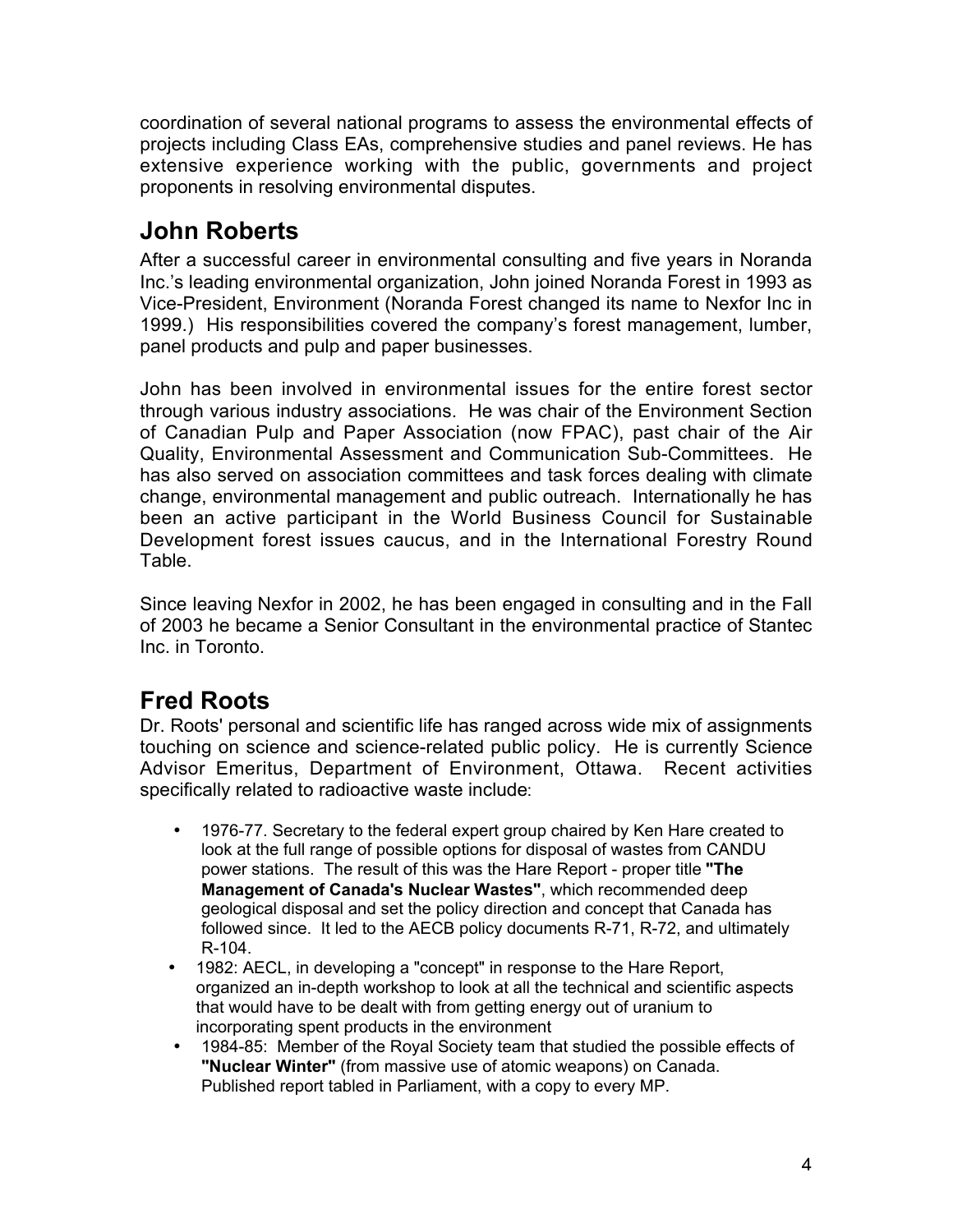1990-98: Member of **"Radiation And Groundwater Technical Advisory Group (RAGTAG)"** (Environment Canada) which prepared Departmental positions with regard to nuclear power and waste.

1992-1998. Member of the **Scientific Review Group** to the **"Nuclear Fuel Waste Management and Disposal Concept Environmental Assessment Panel"** chaired by Blair Seaborn. Responsible for analysis of the biological and geological aspects.

In addition to government papers and reports, Dr. Roots has published about 230 papers in the earth sciences, on environment, on polar and northern science, on global and climate change.

## **Peter Victor**

Dr. Victor is a Professor of Environmental Studies at York University. He was Dean of the Faculty from 1996-2001. Prior to joining York University, Dr. Victor was an Assistant Deputy Minister in the Ontario Ministry of Environment and Energy. As ADM of the Environmental Sciences and Standards Division, he was responsible for the Ministry's work on science and technology, laboratory services, monitoring and reporting, standards setting, program development and the Environmental Bill of Rights.

Dr. Victor received his Ph.D. in economics from the University of British Columbia in 1971. He has been influential in establishing the emerging discipline of ecological economics. His work on input-output analysis and economyenvironment interactions, and on capital theory and sustainable development indicators is widely referenced. As the first President of the Canadian Society of Ecological Economics, Dr. Victor continues to undertake research on a systems analysis of economic growth, employment, poverty and the environment.

Currently, Dr. Victor is chair of Environment Canada's Science and Technology Advisory Board, Vice-President of the Royal Canadian Institute for the Advancement of Science, a member of the Laidlaw Foundation's Environment Committee and a member of the organizing committee of the  $8<sup>th</sup>$  Biennial Conference of the International Society for Ecological Economics to be held in Montreal,

## **Donald R. Wiles**

Don Wiles is a Professor (Retired, September, 1990) Chemistry Department, Carleton University. His education includes: M.Sc. 1950 Chemistry, McMaster University; Ph.D. 1953 Nuclear Chemistry, M.I.T., Cambridge, Mass; PDF 1953-55 Kjemisk Institutt, University of Oslo.

His recent teaching positions include: 1959 – 1963 Assistant Professor, Carleton University; 1963 – 1969 Associate Professor, Carleton University; 1965 Visiting Scientist, Institute for Atomic Physics, Bucharest, Romania; 1969 Professor, Carleton University; 1969 – 1970 Visiting Scientist, Institut für Heisse Chemie